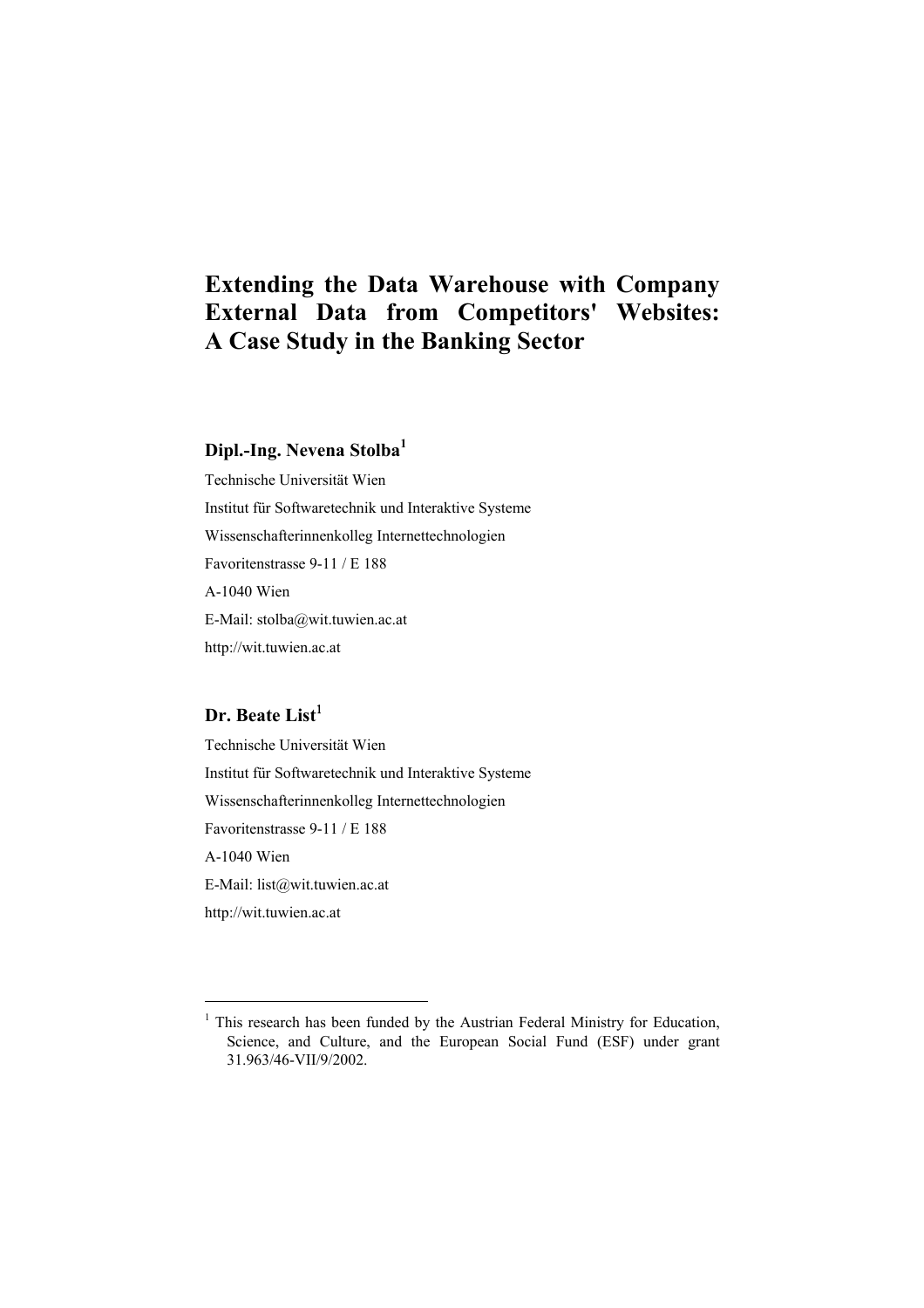# **Extending the Data Warehouse with Company External Data from Competitors' Websites: A Case Study in the Banking Sector**

*Organisations require a data warehouse that facilitates modern performance measurement in order to support managements' decision making process. Current data warehouse systems represent traditional performance measurement and lack a balanced set of indicators. Furthermore, the performance information is based on a closed system that retrieves its data from company internal sources only. Changes in the organisation's environment are ignored, although significant changes even require an adjustment of business objectives or eventually business strategy. Consequently, the performance of an organisation must not be measured in isolation. A data warehouse that facilitates modern performance measurement is supposed to provide a single source of information on the performance of the company and its environment. This paper illustrates how a data warehouse facilitates modern performance measurement by the integration of company external data into the data warehouse. As a proof of concept in a business environment, a feasibility study has been implemented in the banking sector.* 

## **1 Motivation**

Modern organisations utilise a data warehouse for performance measurement. But building a data warehouse is still very much driven by technology and wellestablished methodologies for the development process are not available. State-ofthe-art performance measurement theories are not associated with data warehouse development at all. Data warehouses of large companies support mostly financial analyses (e.g. turnover, cost, margin, etc.) and to a much lower degree customer relationship management (e.g. customer satisfaction, customer retention, new customer acquisition, customer profitability, market and account share, etc.) (Chamoni and Gluchowski, 2004). Present data warehouses retrieve the data from company internal data sources only, e.g. operational systems, legacy databases or other data that is created inside the company. Unfortunately, today data warehouses represent mainly the traditional way of performance measurement.

Traditional performance measurement is primarily focused on financial reporting and represents an inward focus on the business. In a global environment, the markets are getting more and more dynamic and hard to predict, and change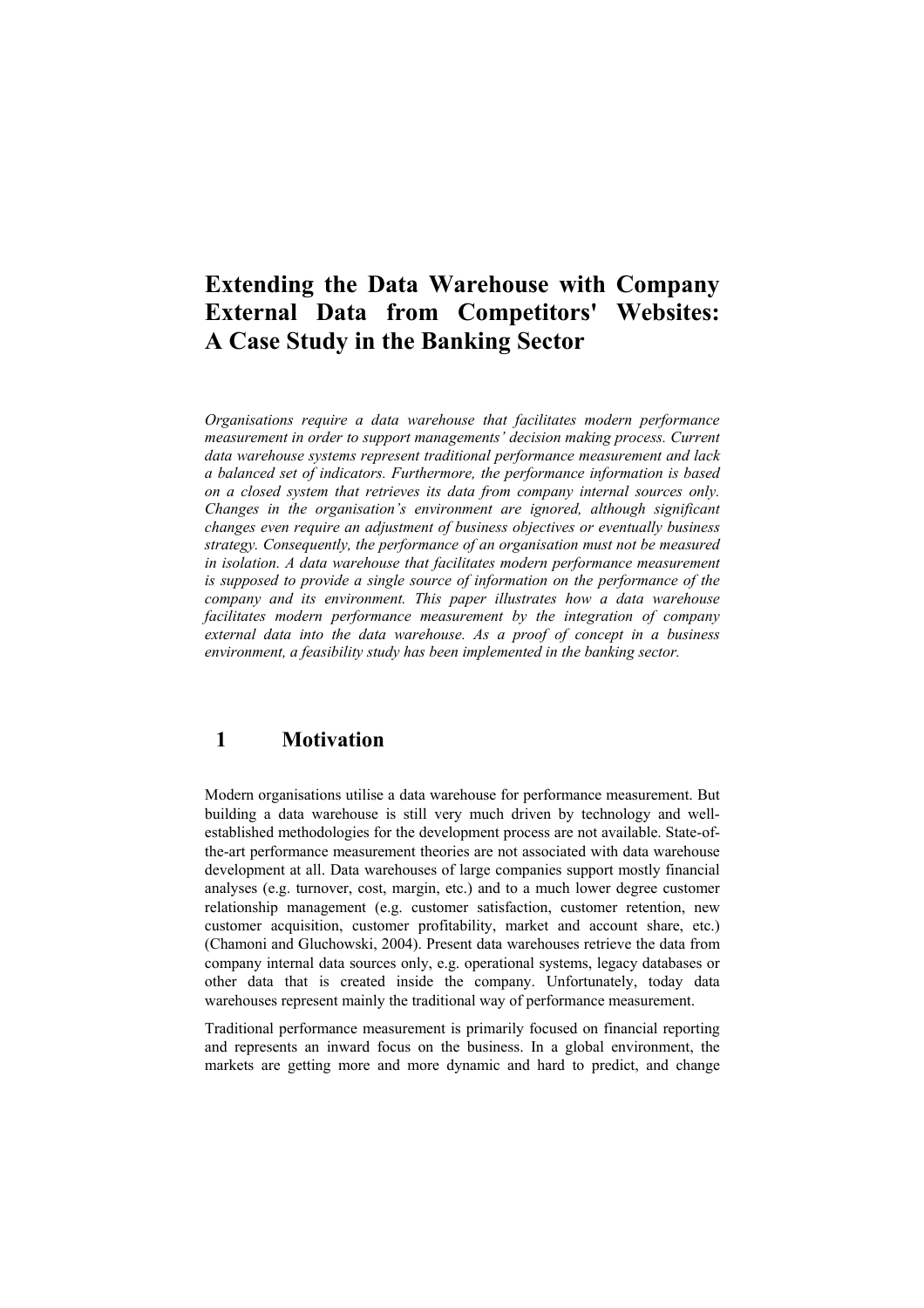occurs from outside. Significant changes in an organisation's environment often require an adjustment of business objectives or eventually business strategy. Consequently, internal data is insufficient for successful decision making. To obtain a non-isolated view on the performance of a business, external data (such as data gathered from current and potential customers, competitors or suppliers) are required. Drucker (1998) recommends the development of information systems that collect external data in order to facilitate non-traditional performance measurement.

The utilisation of external data is fully accepted in the performance measurement community (Kueng, Wettstein and Meier, 2001). This understanding has to be gained by the data warehouse community as well. Combining internal data and external data in a data warehouse provides decision makers with the ability to analyse business activities not in isolation but rather in relation with the organisational environment.

In order to integrate the external environment, Hackathorn (1999) argues for the extensive usage of Web content as well as the integration into a data warehouse. From his perspective "The Web is the mother of all data warehouses!". He points out that "Information derived from the Web has terrific potential if only we can make business sense of it all" but "the immense resources of the Web are largely untapped". Hackathorn has promoted the integration of Web sources into data warehouses extensively. He created the term Web farming and defined it "as the systematic refining of information resources on the Web for business intelligence".

As a further step towards a data warehouse that facilitates modern performance measurement, this work integrates company-external data from Web sources. We utilise a wrapper technology to extract data from competitors' websites and to render the results into the data warehouse. A feasibility study has been realised in the banking sector, in order to demonstrate firstly, that the integration of companyexternal data extends the analysis capabilities of the data warehouse heavily, secondly, that competitors' websites do provide data appropriate for performance measurement and thirdly, that existing wrapper technology is well-suited for data extraction from company-external Web sources in order to integrate the selected data into a data warehouse.

The paper is structured as followed: In section 2 the position of company external data in organisations is discussed. Section 3 presents an overview of the utilised wrapping tool LIXTO. In section 4 the organisational setting of the bank, the architecture of the bank's data warehouse and the integration process of external data into the data warehouse is presented. Some analysis examples are given in section 5. Section 6 provides an overview of related work. The paper is concluded in section 7.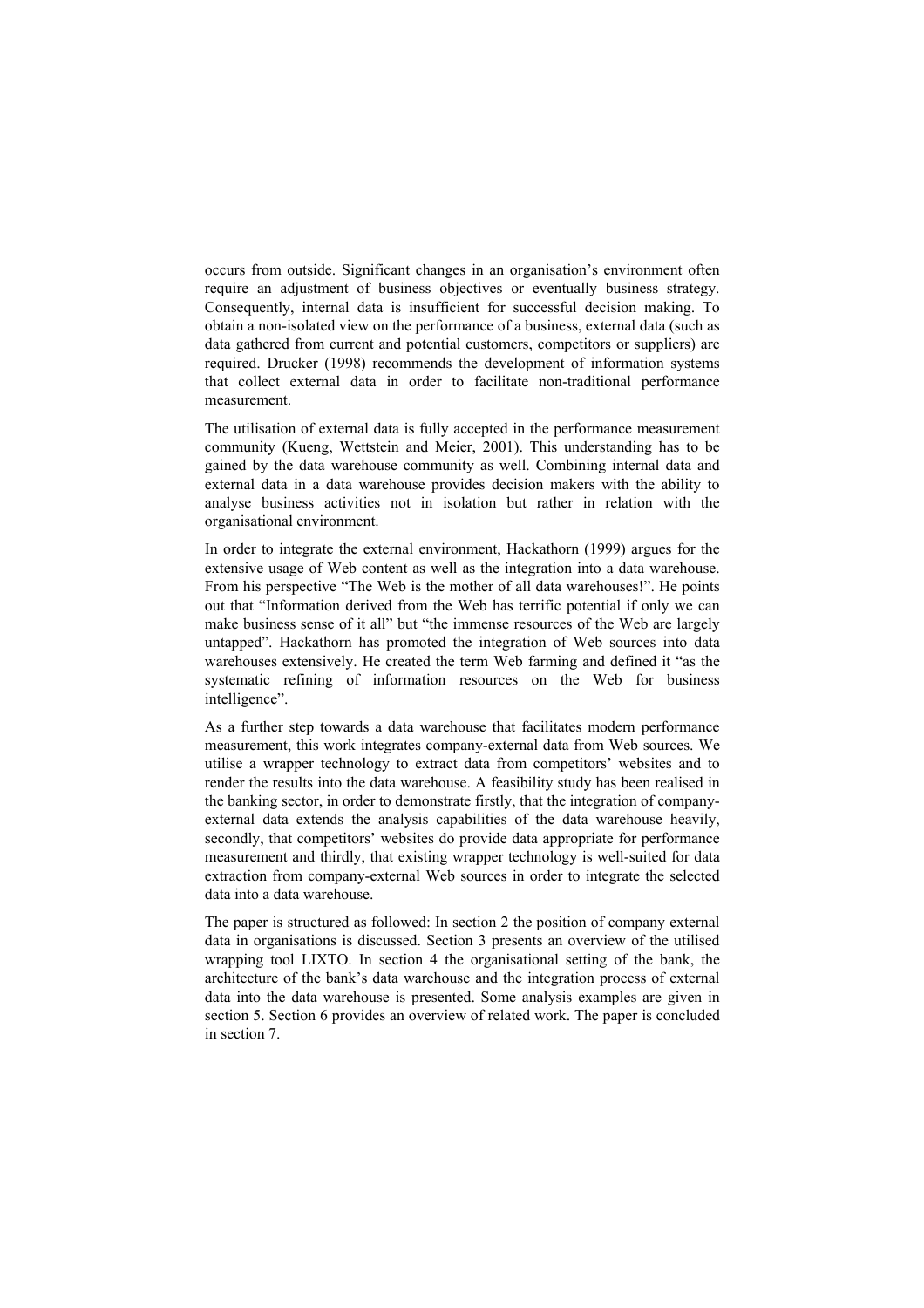## **2 Company External Data**

Company external data is becoming more and more important. Today, an enterprise must know more about its customers, its suppliers, its competitors and other external factors. What matters is, how a company is doing compared with its current competitors stated Eccles more than a decade ago (Eccles, 1991). Peter Drucker admonishes IT executives to look outside their enterprises for information. (Drucker, 1998). He remarked that the single biggest challenge for the next 10 to 15 years is to collect outside data because change occurs from the outside. He predicted that the obsession with internal data would lead to organizations being blindsided by external forces. He stated further, to focus inward on costs and efforts, rather than outward on opportunities, changes, and threats is becoming an increasingly dangerous tendency considering the globalization of economies and industries, the rapid changes in markets and in consumer behaviour, the crisscrossing of technologies across traditional industry lines, and the increasing instability of currencies.

Meanwhile, monitoring external changes can be characterised as an aspect that generated a degree of consensus within the performance measurement community (Kueng, Wettstein and Meier, 2001): "Performance Measurement Systems (PMS) should monitor changes in the organization's environment. If the changes in the environment are significant, the business objectives and eventually the business strategy must be changed. Consequently, changes in the environment may determine the performance indicators to be measured. Some authors, (see Simons, 1999) suggest that a PMS should include an external monitor component."

Data warehouse maturity models (see Hatcher and Prentice, 2004; Chamoni and Gluchowski, 2004) have been established in order to enable an organisation to objectively evaluate their use of existing information resources, and to rank themselves on one of those levels. Most organisations can be found at a low level, because beside other factors, the majority of data warehousing efforts take place in enterprises that focus on company-internal data (Hackathorn, 1999). In order to reach a high level, e. g. the Information Evolution Model (Hatcher and Prentice, 2004) requires that "An enterprise has to extend information boundaries beyond its own borders and maximize every opportunity to leverage experience and knowledge to stay ahead of its competitors. Achieving this requires that a company shifts focus from enterprise information management to building the ability to monitor the marketplace and quickly realign the company to meet market demands. To accomplish this, an organisation must establish systems to scan information from external sources.".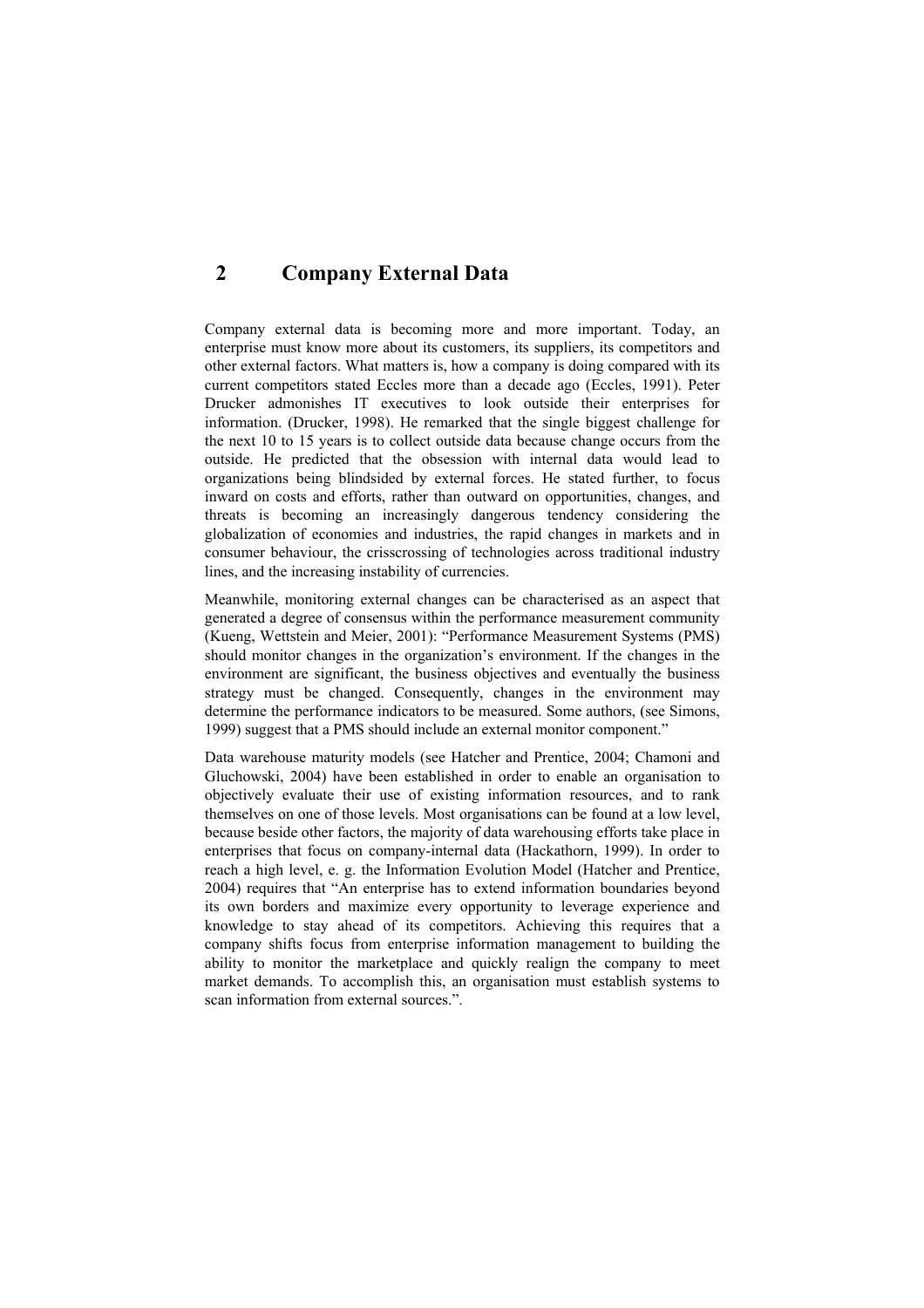# **3 LIXTO**

Integrated information access utilising various Web sources is a difficult problem using the Web infrastructure of today. Wrapper technology can help to solve the problem by extracting relevant data from Web sources and preparing it for integration. *Lixto Suite* (www.lixto.com) is a product based on technology to access, transform, and syndicate information from Web sources. *Lixto* has been developed by Lixto Software GmbH, a privately owned company located in Vienna, Austria. The latter is a spin-off of the Database and Artificial Intelligence Group at the Vienna University of Technology and the EC3 Electronic Commerce Competence Centre. *Lixto* is comprised of two tools: The *Lixto Transformation Server* (Herzog and Gottlob, 2001) and the *Lixto Visual Wrapper* (Baumgartner, Flesca and Gottlob, 2001).

Wrapper technology is used to extract the relevant information from HTML documents and translate it into XML which can be easily queried and further processed. Based on a new method of identifying and extracting relevant content of HTML documents and translating it to XML format, the wrapper generation tool *Lixto Visual Wrapper* has been designed and implemented. Once a wrapper is built, it can be applied automatically to continually extract relevant information from a permanently changing Web page.

The process of wrapping comprises two steps: First, the identification phase, where relevant fragments of web pages are identified and extracted based on given instance examples. So-called extraction rules are specified semi-automatically by a wrapper designer, utilising the visual point-and-click interface of *Lixto Visual Wrapper*. The first phase is succeeded by the structuring phase, where the extracted data is mapped to some destination format, i.e., enriched with XML tags.

The *Lixto Transformation Server* enables application designers to format, transform, merge and deliver XML data to various devices. It specifies a set of predefined components that can be used to create XML data flow applications. Each component features input and output channels which pass XML documents to subsequent components. The *Lixto Transformation Server* provides a mediation service to integrate various applications and XML data stores. From this integrated data, personalised views can be formatted according to the needs of any delivery channel such as HTML, XML, SMS, databases, data warehouses and email.

Currently, Lixto is conceived by many the most innovative and advanced wrapper generation tool, as pointed out e.g., (iX, 2004) and in the mediation approach of SEWASIE (Beneventano et al., 2003) where the authors describe that Lixto is the most suitable tool for their approach. Moreover, it has been proven that Lixto *Lixto Visual Wrapper* is more expressive than other known wrapper languages and tools (Gottlob and Koch, 2004). Since about two years, Lixto is successfully applied in various domains such as automotive, the energy and the mobile market.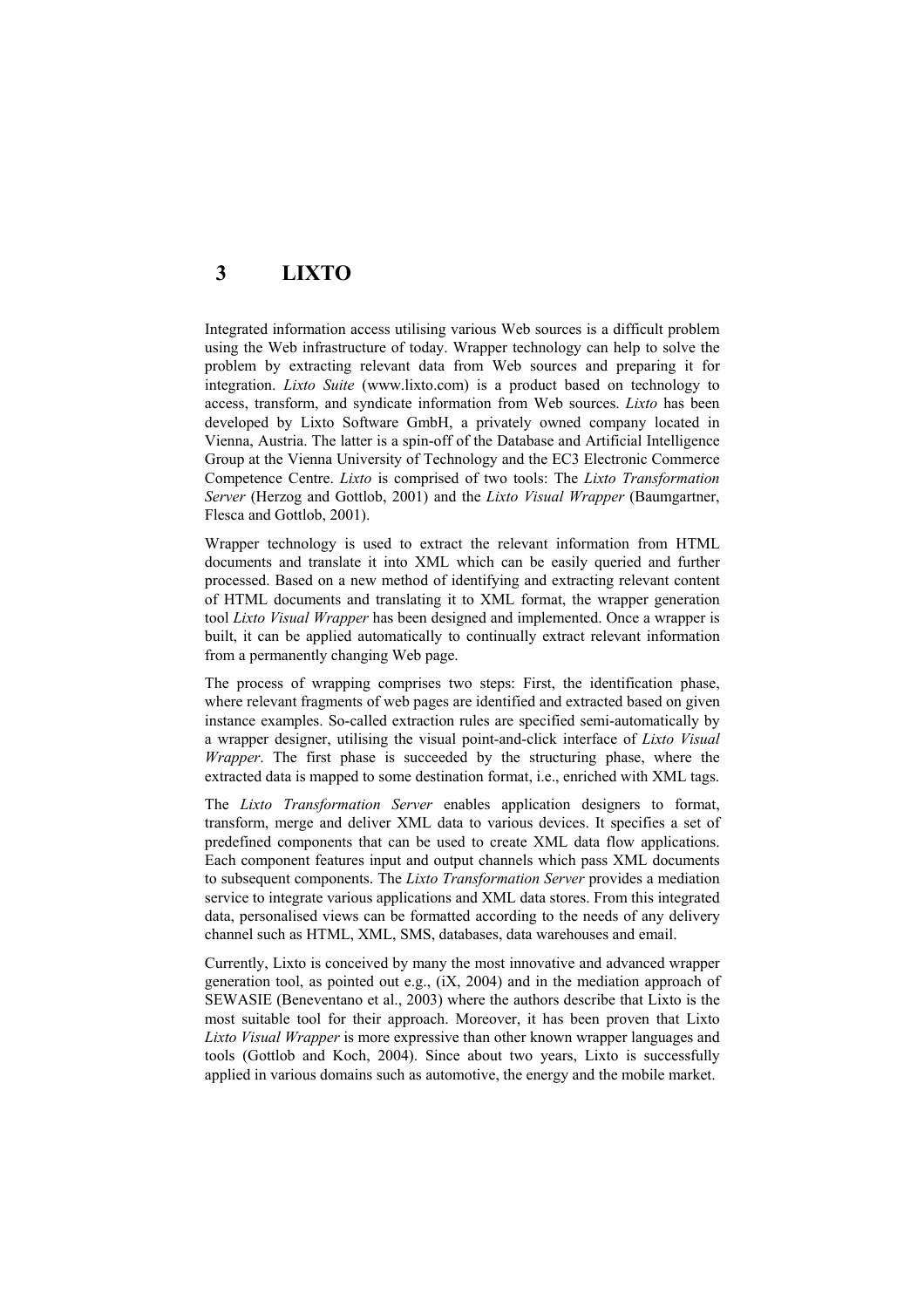### **4 Case Study: Extracting Competitors Web Data**

#### **4.1 The Organisation: An Online Bank**

The described organisation is an online bank, which is primarily operating in Germany. Deregulations of the banking sector, the single European currency, the global European market and numerous mergers as well as the Internet as the enabling technology for online banking have been turning this sector into a highly competitive market. Additionally, online banks face world wide competition and deal with highly flexible customers. In order to cope with future challenges in the marketplace and to keep up with competitors, the banking group's main objectives are: firstly, to deliver high customer value through a reasonable product price and to deliver high quality to clients and secondly, to reduce administrative cost.

The online bank operates a data warehouse, which does not yet contain any external data. We developed a prototype for integrating external data available on the competitors' Website. In order to keep the study concise, we decided to focus on the most important products of the online bank and its competitors:

- Current accounts
- EC cards
- Credit cards

In a future version of the prototype, we are going to integrate other products like loans, stocks, bonds, and savings accounts into the data warehouse as well. The goal of the feasibility study is to integrate competitors' product data, which are available on the Web, in order to analyse it and to compare it with the bank's internal data. Identifying trends and dependences between competitors' pricing or product development policy and the online bank's business provides valuable information to decision makers. Banks' Web sites offer mainly prices, fees, costs or interest rates on their products. We know that the integration of financial measures is insufficient for performance measurement. Nevertheless, we start off with financial measures, because they are easy to gather, well understood by everyone and present to an adequate extent the added value of external data.

According to the Wal-Mart data warehouse development methodology (Westerman, 2001), we derived business questions from the organisation's business goals. We prioritised and selected those business questions that represent the online bank's position in the market in terms of price. The most important business questions we intended to answer by means of integrated external data are:

- How are we positioned on the market with our prices of account costs?
- Are there any dependencies between the pricing policy of the competition and our business?
- What is our position in the credit-card sector?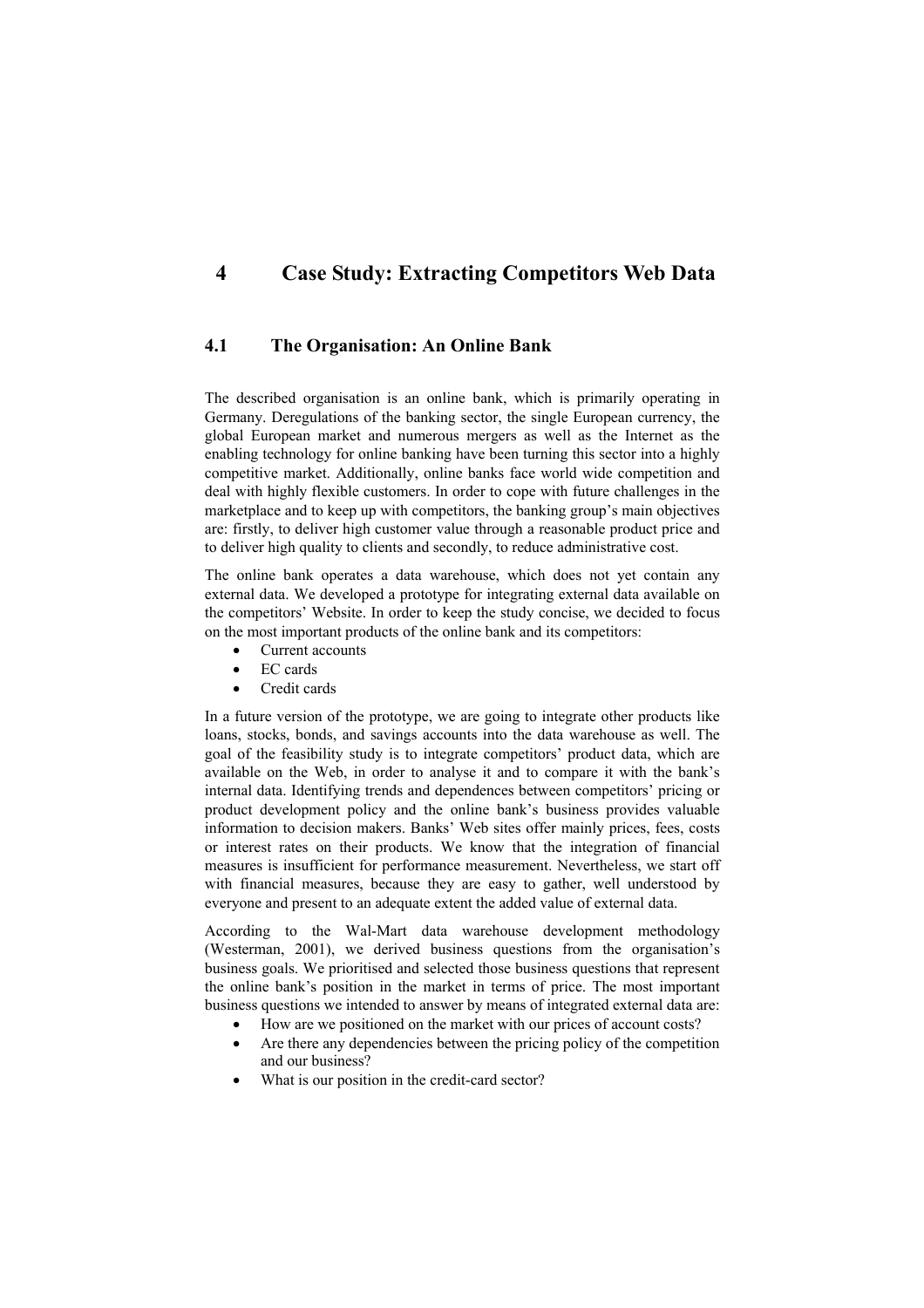#### **4.2 Architecture**

The architecture of the online bank's data warehouse is presented in Figure 1. This feasibility study extends the data warehouse with external data sources. In order to extract external data from competitors' Websites, we utilised the LIXTO suite. The Web data is extracted and transferred into XML documents. Then, these XML documents are transferred into a relational database (MySQL). After that, external data is ready to be integrated into the bank's data warehouse. Internal data sources are loaded the common way.

To load external data on a regular basis into the data warehouse we have divided the process into the following four steps:

- **Data Discovery:** Identification of competitors and selection of Web sites that contain relevant information to answer the business questions.
- **Data Acquisition**: Set up LIXTO for data extraction on a regular basis.
- **Data Structuring:** Filtering, validating and transforming Web data into a format adequate for integrating into the data warehouse.
- **Data Integration**: Feeding the data warehouse with external data.

### **4.3 Data Discovery**

We identified two main competitors that have an impact on the online bank's strategy and maintain internet sites of significance for performance measurement. We describe the online bank we are dealing with as *Bank A*, the first competitor (also an online bank) as *Bank B* and the second competitor (a traditional bank) as **Bank C**. The competitors have been chosen manually, since this is a task that cannot be done automatically. Bank B has been selected, because it is the market leader, operates also in Germany and targets a similar customer segment. It is one of the eldest online banks in Germany and is well-known for its competitive prices and numerous customers. Bank A is quite young. It was established 2 years ago. Bank B is a role model for online banks and the direct competitor to Bank A. We have chosen Bank C, because it is a typical traditional bank that has those customers we want to acquire in the future. Consequently, we need to know the conditions of bank C and attempt to be much better.

Generally, there are a lot of other Web pages available that provide daily data on banking products e.g. the Yahoo Banking Center or financial advisors.

In order to simplify the comparison of the products that these three banking institutes offer (Table 1), we unified the product names:

- 1. Business Account
- 2. Enhanced Account
- 3. Basic Account
- 4. Youth and Student Account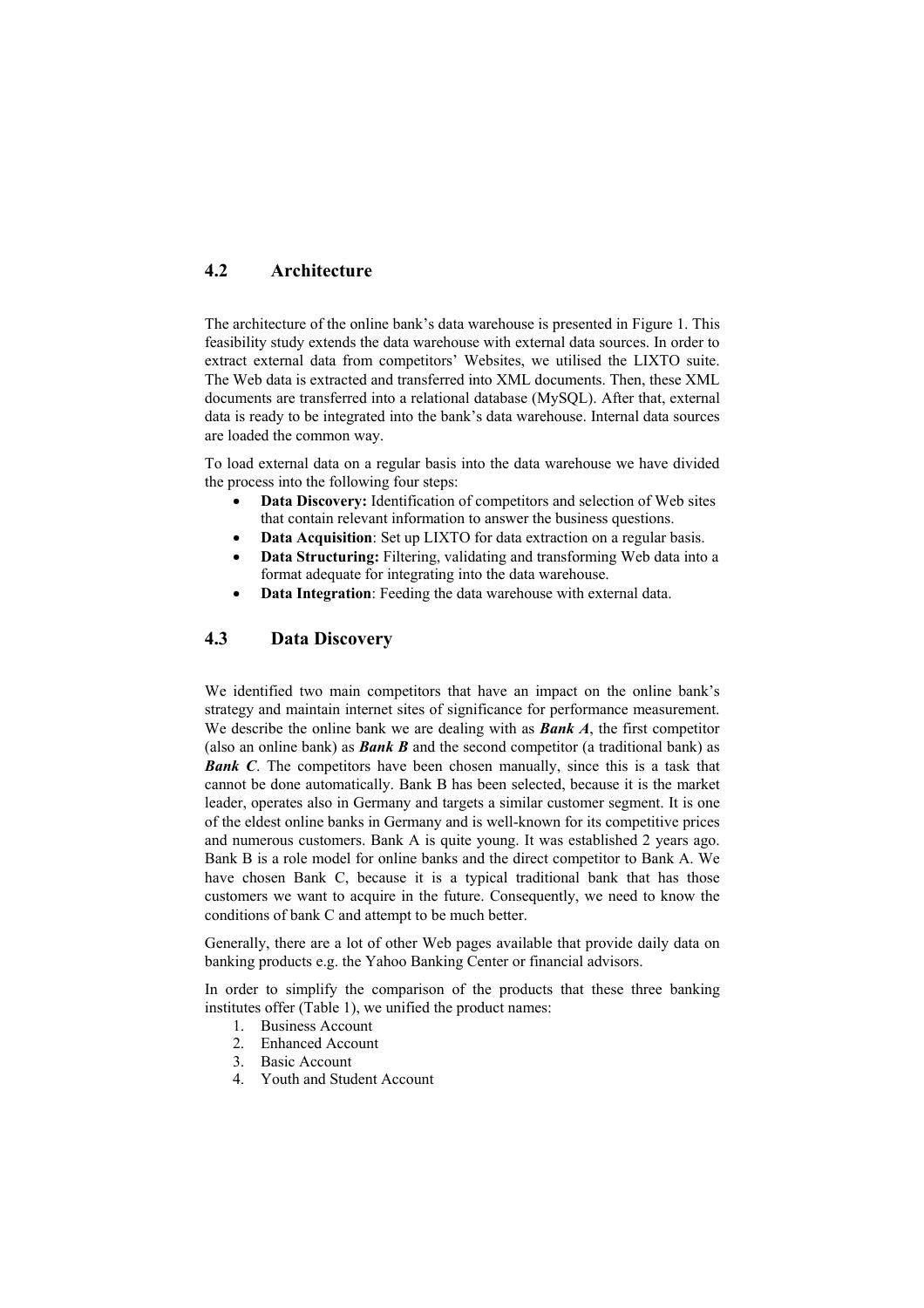

**Figure 1: Architecture of the Online Bank's Data Warehouse**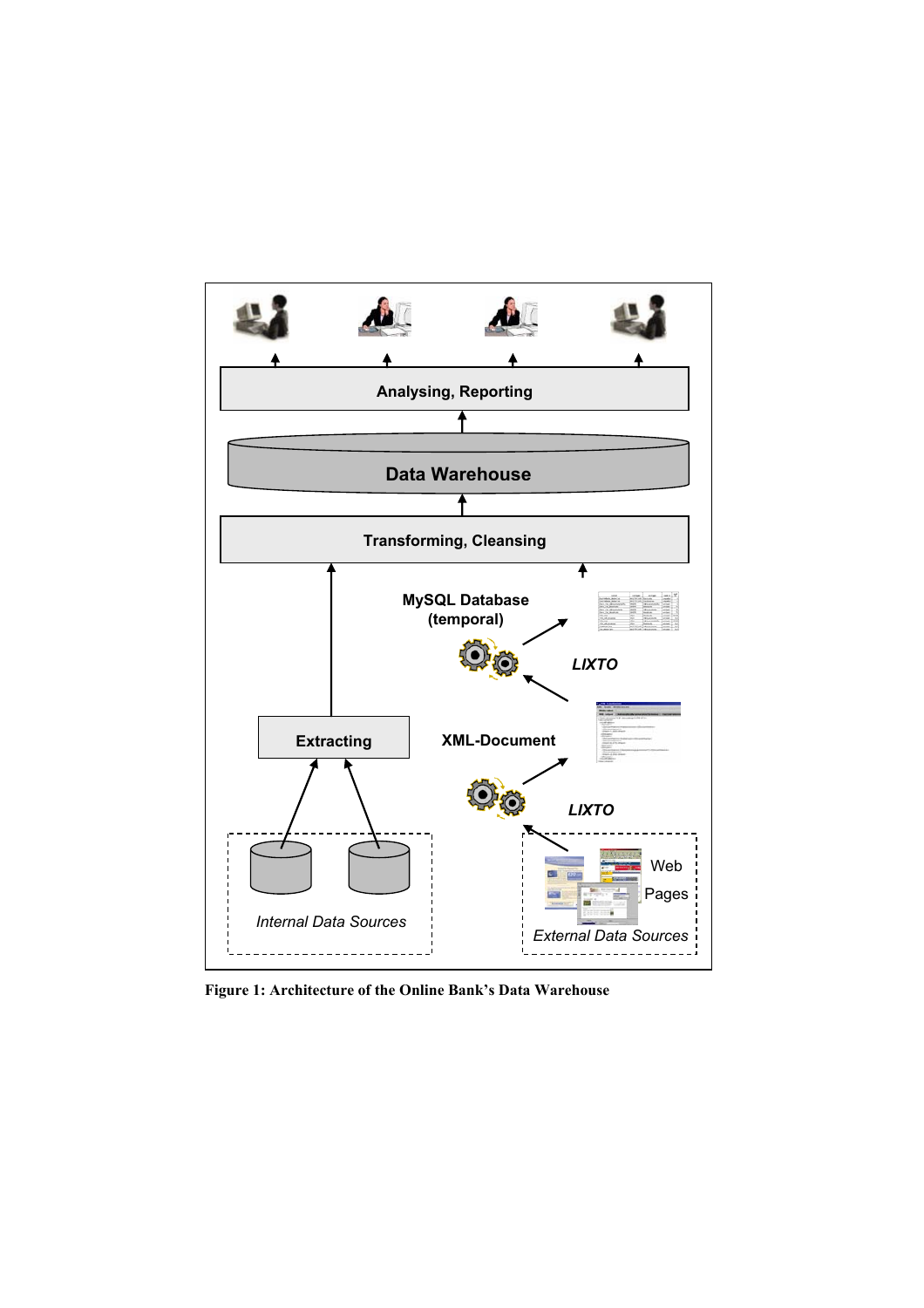|                           | Bank A | Bank B | Bank C |
|---------------------------|--------|--------|--------|
| <b>Business Account</b>   |        |        |        |
| <b>Enhanced Account</b>   |        |        |        |
| Basic Account             |        |        |        |
| Youth and Student Account |        |        |        |

**Table 1 Account Types of Bank A, Bank B and Bank C** 

The *Business Account* includes an EC card and a credit card, whereby the owner of the account can choose between different credit cards.

The *Enhanced Account* is customised for customers who are interested in "all inclusive charging". It can be extended anytime. This account includes a free EC card and charges the credit card. Bank B offers no Enhanced Account.

The *Basic Account* is designed for selective users with individual demands. Every single activity is charged separately. EC card and credit card are available against extra payment.

The *Youth and Student Account* is customised for teenagers and students. It is much cheaper than the other accounts and offers an EC card and a credit card with a very low limit. Bank A offers no Youth and Student Account.

#### **4.4 Data Acquisition**

One of the main goals of this study is to show how much more knowledge on competitors we can gain by analysing their data available on the Web. Therefore, we need to set up a data extraction mechanism that operates on a regular basis. To do so, we have selected the LIXTO Tool Suite. In the following subsection, we select data from the Web and turn it into an XML document. This functionality is provided by the LIXTO Visual Wrapper.

| Verzinsung               |              |
|--------------------------|--------------|
| Habenzinsen              | 1,000 % p.a. |
| Sollzinsen               | 6,875 % p.a. |
| (Uberziehungsprovision*) | 4,000 % p.a. |
| <b>DirectBanking</b>     |              |
| InternetBanking          | kostenlos    |
| TelefonBanking           | kostenlos    |

**Figure 2: An Example of Web Data to be loaded into the Data Warehouse**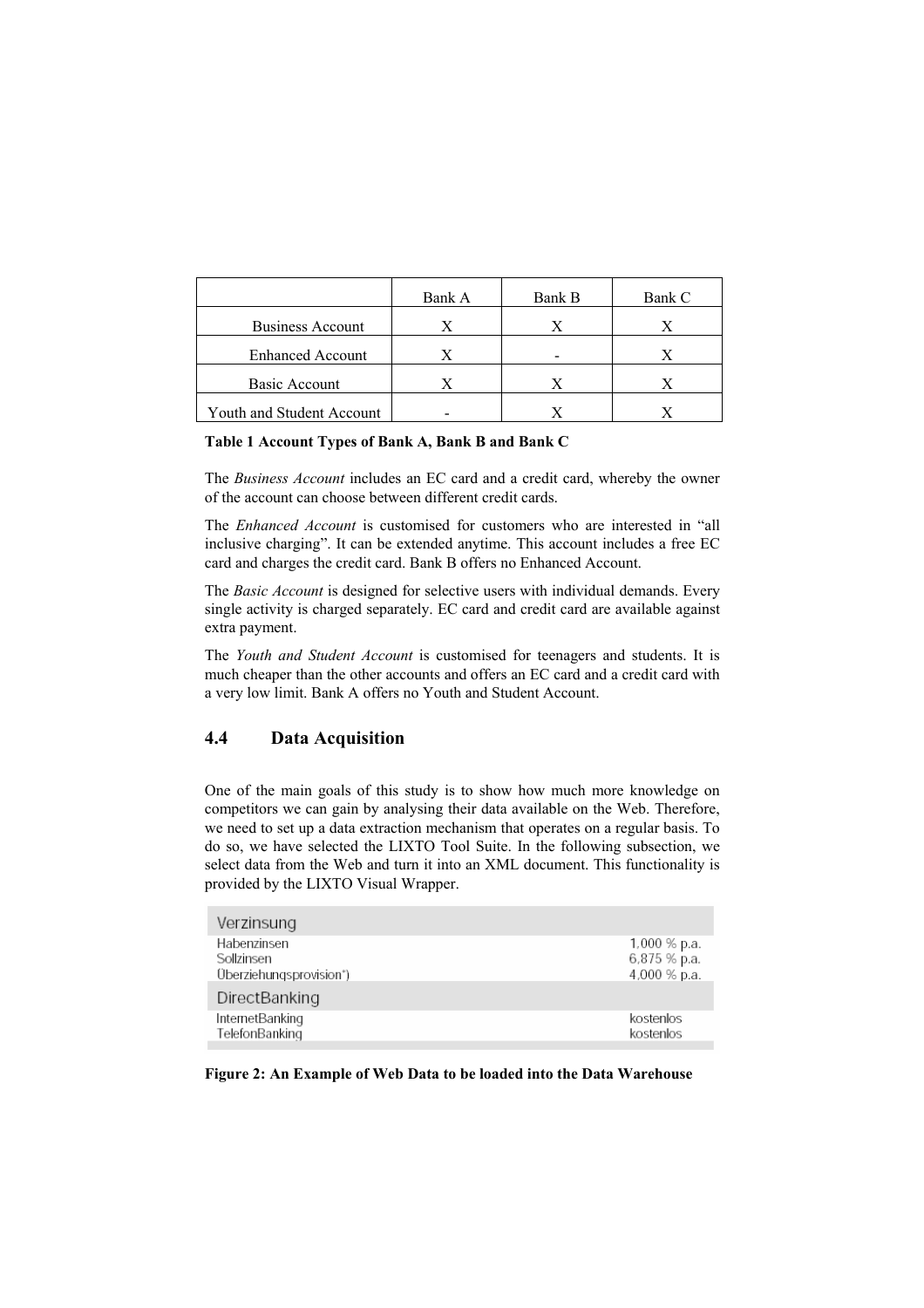Before a wrapper is generated, Web data answering the organisation's business questions have to be selected. Figure 2 presents a Web page that shows an example of data available on the Web. This page is used as an external source for interest rates on accounts. After receiving an internal representation of the example Web page in LIXTO, a wrapper is generated and the required values for extraction are specified. The output of the extractor is translated into XML and the user can choose the HTML attributes that appear in the XML output. Figure 3 shows the XML output of the wrapper program based on the example Web page (Figure 2). Generally, the structure of a Web page does not change very often. However, if a change occurs, the wrapper has to be readjusted.

<?xml version="1.0" encoding="UTF-8"?> <document> ≺rootPattern> <7insen> <ZinsenName>Habenzinsen</ZinsenName> <ZinsenName /> <Wert>1,000</Wert> </Zinsen> <Zinsen> <ZinsenName>Sollzinsen</ZinsenName> <ZinsenName /> <Wert>6,875</Wert> ≼/Zinsen>  $\times$ Zincon> <ZinsenName>Überziehungsprovision\*)</ZinsenName> <ZinsenName /> <Wert>4,000</Wert> </Zinsen> </rootPattern> </document>

**Figure 3: XML Output of LIXTO Wrapper** 

#### **4.5 Data Structuring and Data Integration**

The XML document has to be transformed into the data warehouse. For this purpose LIXTO offers the Transformation Server, which transforms the XML document into a desired output format (e.g. Mail, SMS, database, HTML). We have converted the XML document into a MySQL database before integrating into the data warehouse, because the LIXTO Transformation Server does not support our selected data warehouse, the Teradata database. We loaded the data from the MySQL database into the data warehouse with the Teradata load utility *FastLoad* and performed some additional transformations and format changes.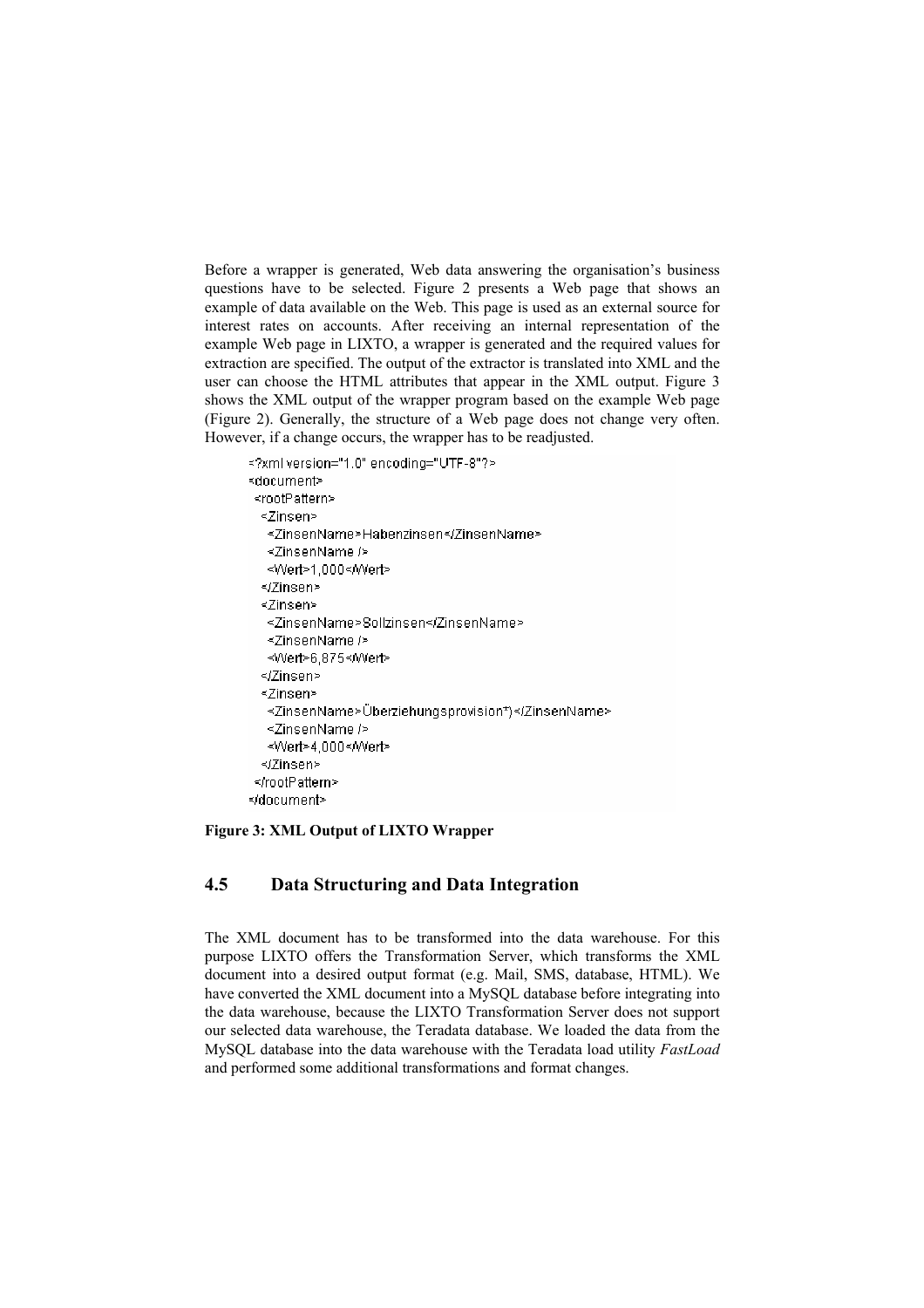### **5 Case Study: Data Analysis**

#### **5.1 Data Model**

In this subsection we describe the data model (Figure 4) and some analysis examples. The online bank's data warehouse is organised as 'Hub and Spoke' architecture. The 'Hub' represents a normalised relational database.

The entity *Account* stores data on account types of the online bank's own accounts as well as the competitors' accounts. The entity *Account* gets the data from internal systems and from the Web. It includes data about account type, bank id, different costs e.g. internet banking, interest due, debit interest, money transfer costs, etc.

The entity *Account Fee* contains data on account costs. The entity **Process Instance** holds data of the account activation business process. A Workflow Management System is utilised to automate the process. Each process instance relates to a customer account that has been activated. Workflow related control data (e. g. processing time) are stored in the entity *Process\_Instance*. The entity is fed by an internal data source and is already an integral part of the data warehouse. *EC Card* and *Credit Card* are entities that describe the characteristics of different types of EC and credit cards as well as their fees e.g. card fee, additional card fee, card reorder fee, blocking fine, etc.



**Figure 4: Data Model with Company Internal and External Data**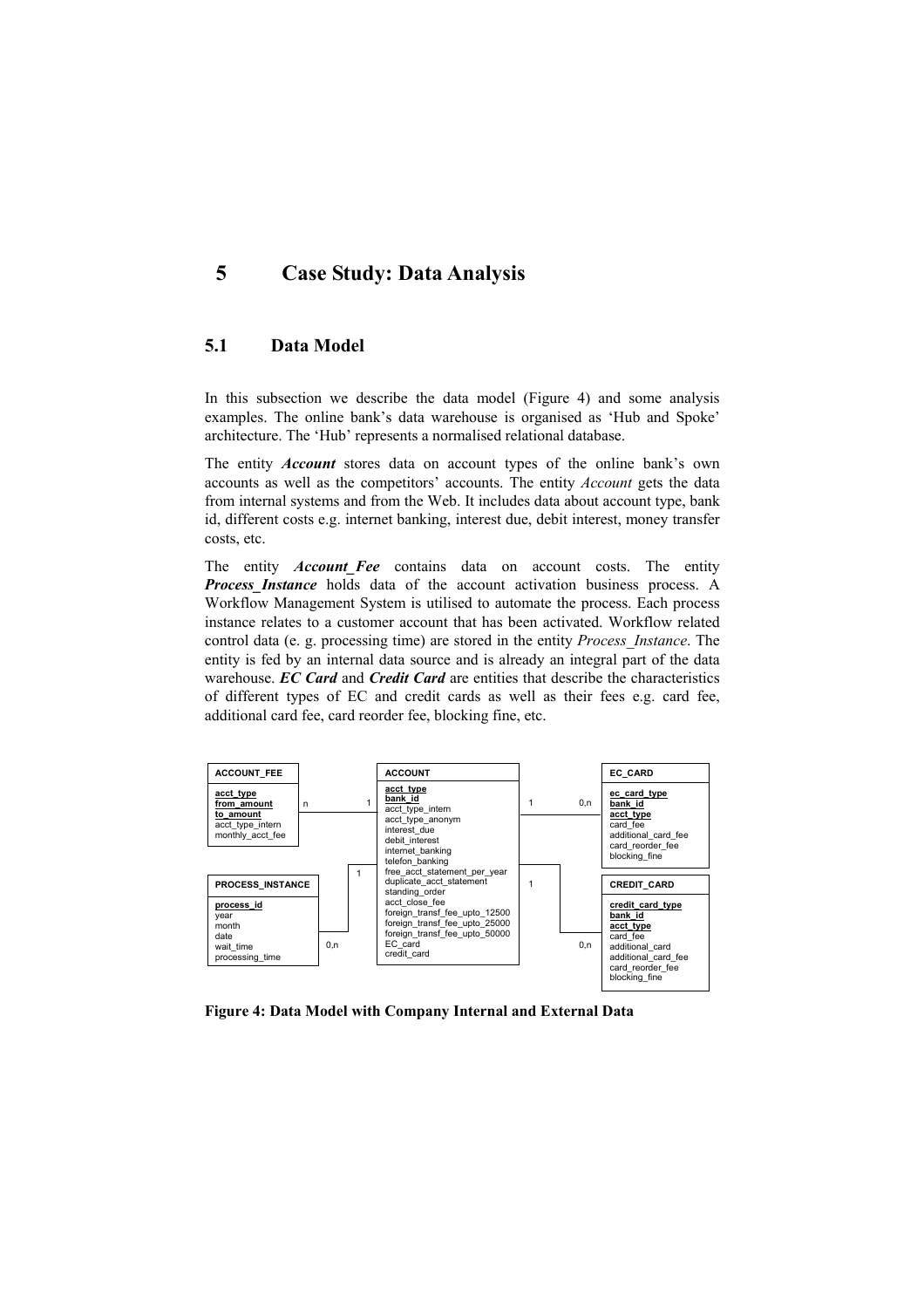### **5.2 Business Questions**

In this subsection, we answer the three business questions described in subsection 4.1. Again, we would like to stress that financial measures are insufficient for performance measurement. But, the focus of this work is mainly to demonstrate the added value of external data. We use financial measures, because they are easy to gather, easy to process and well-understood by everyone.

**Business Question 1:** How are we positioned on the market with our prices of account costs?

For this reason, we compared all account costs of Bank A with the account costs of the competitor banks (see Figure 5). The entity *Account\_Fee* is queried to answer this business question. The result shows that Bank A is positioned in the middle of the price range. Compared to Bank C, a traditional bank, Bank A offers much better conditions and provides highly competitive products. But the position is worse compared to the competitor Bank B, the other online bank.



**Figure 5: Comparison of Account Cost for the Third Quarter 2003**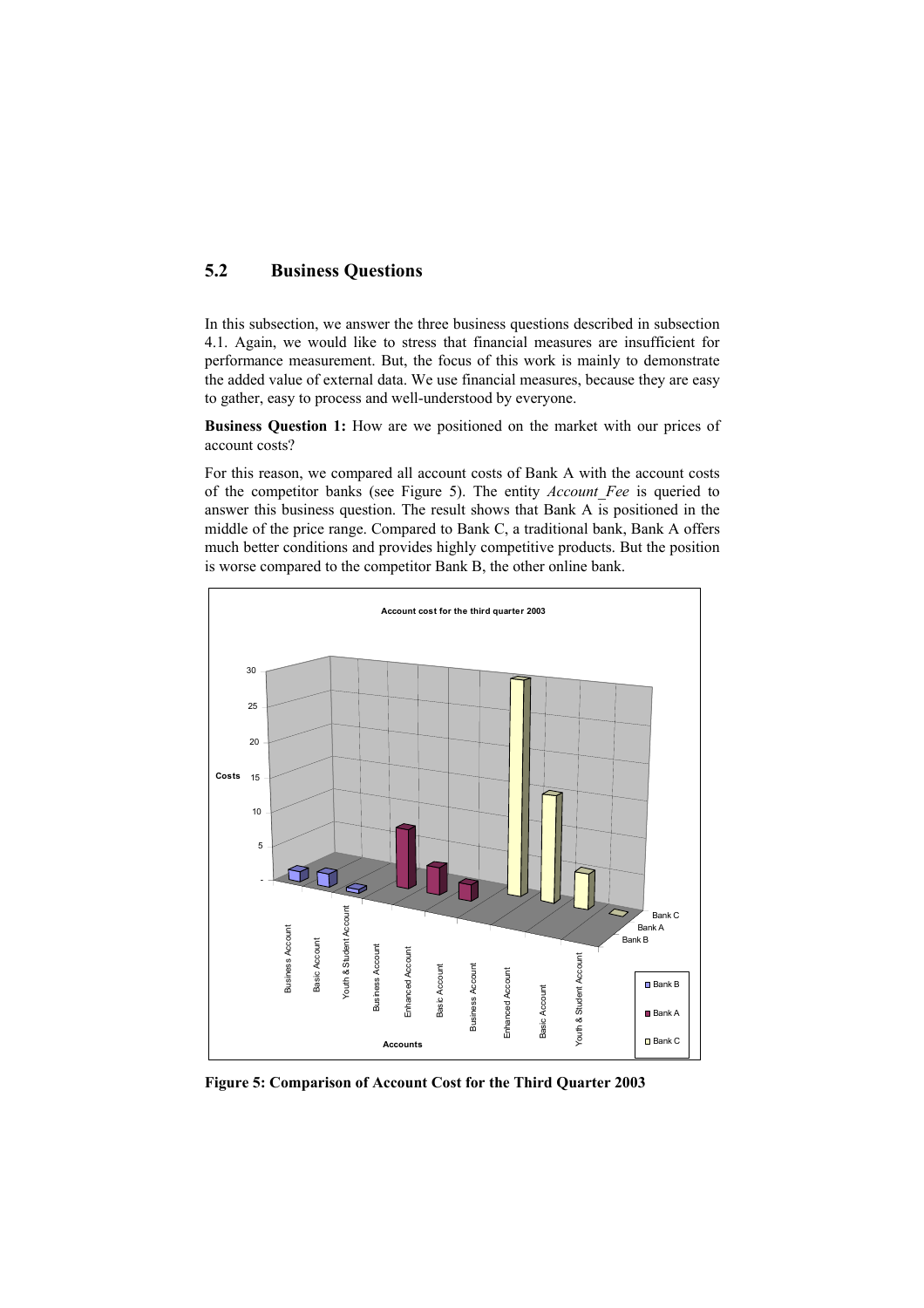**Business Question 2:** Are there any dependencies between the pricing policy of the competition and our business?

Analyses about account activations at Bank A show that there are some periods, where less accounts than usual have been activated. The consideration is to find out, if there were some promotions and special offers on the competitors' side during that time. The entities *Process\_Instance* and *Account* are queried to answer this business question. The result of this analysis shows (Figure 6), that most business accounts were activated in July 2003. In August, some of the competitors changed their prices for business accounts and the number of activations dropped massively. As a reaction to this event, the business managers of Bank A corrected the price of the business account and offered some special bonuses for new activations. Afterwards, Bank A started winning new customers in this segment. A similar situation has been observed in November 2003, for resident accounts (Account Basic). Here, we found through the analysis of the competitors' Web data, that one of our competitors had decreased the price of account costs for new customers by 25%.

Although it is widely known that the price is not the only factor in the race to gain and keep customers, Bank A has made the experience that special offers have a huge impact on the number of activations. The reason for this could be that the bank is part of a financial service group and potential customers are addressed personally.



**Figure 6: Number of Account Activations at the Online Bank**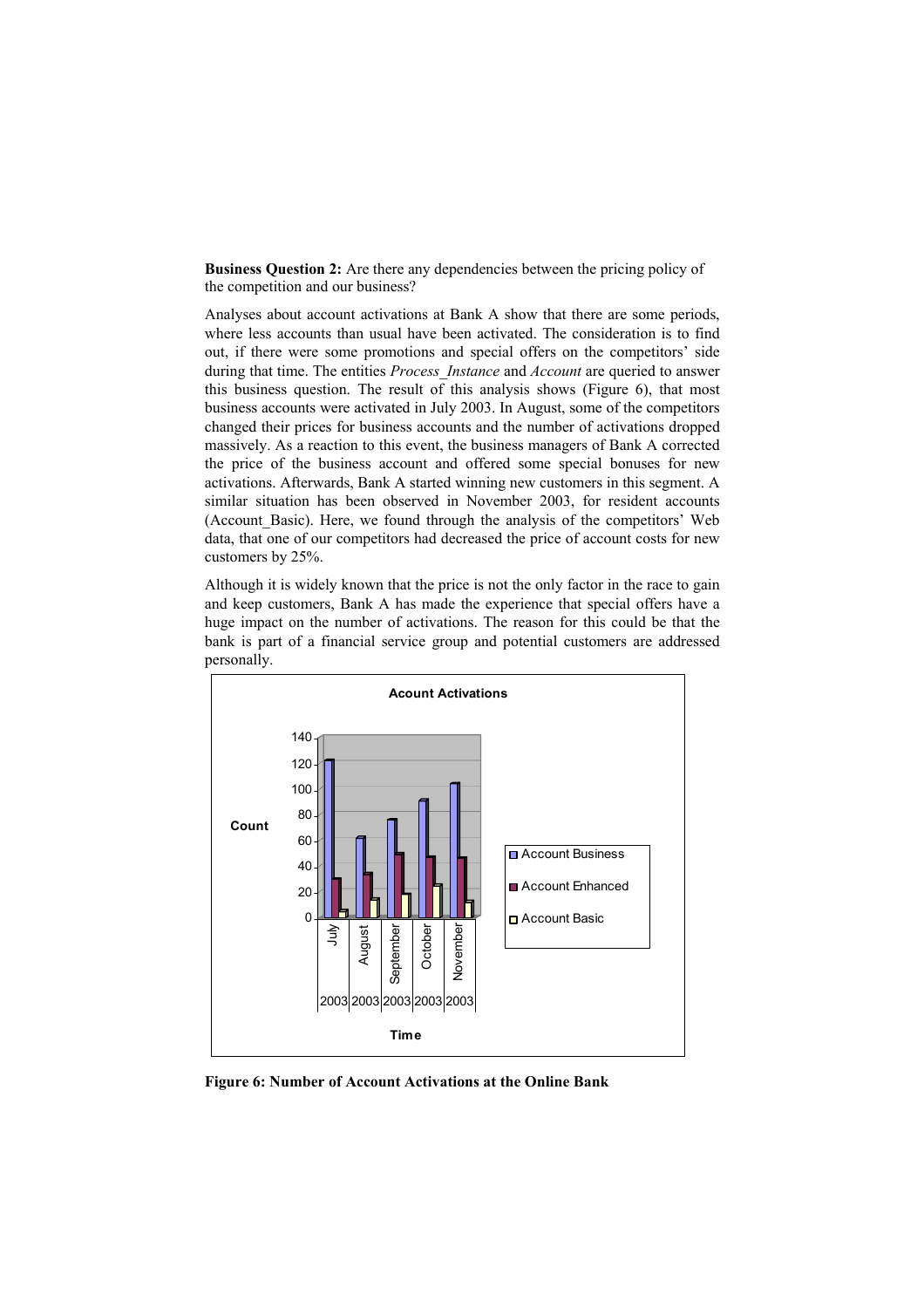#### **Business Question 3:** What is our position in credit-card sector?

The last emphasis in this study refers to the credit card market. This is an important product for banking institutes and there is a wide variety of different product combinations offered with or without banking accounts (Table 2). The entity *Credit\_Card* is queried to answer this business question. Often, additional offers like special credit card packages have an impact on the decision for or against a bank. In this case, one can see that the card fees of Bank A are rather high compared to the competitors. But an advantage is that Bank A cooperates with all three main credit card providers. Both competitors cooperate with one credit card provider only.

|               | <b>Card Type</b>  | <b>Account Type</b>     | <b>Card Fee</b> | <b>Blocking</b><br>Fine |
|---------------|-------------------|-------------------------|-----------------|-------------------------|
|               | <b>MASTERCARD</b> | <b>Business Account</b> | 0               | 36,34                   |
| <b>Bank B</b> | <b>MASTERCARD</b> | <b>Basic Account</b>    | 0               | 36,34                   |
|               | <b>DINERS</b>     | <b>Business Account</b> | 35              | 35                      |
|               | <b>MASTERCARD</b> | <b>Business Account</b> | 36,33           | 14,53                   |
|               | <b>VISA</b>       | <b>Business Account</b> | 63,95           | 36,34                   |
|               | <b>DINERS</b>     | <b>Enhanced Account</b> | 70              | 35                      |
|               | <b>MASTERCARD</b> | <b>Enhanced Account</b> | 43,66           | 14,53                   |
|               | <b>VISA</b>       | <b>Enhanced Account</b> | 79,94           | 36,34                   |
|               | <b>DINERS</b>     | <b>Basic Account</b>    | 70              | 35                      |
|               | <b>MASTERCARD</b> | <b>Basic Account</b>    | 43,66           | 14,53                   |
| <b>Bank A</b> | <b>VISA</b>       | <b>Basic Account</b>    | 79,94           | 36,34                   |
|               | <b>MASTERCARD</b> | <b>Business Account</b> | 24.22           | 36,34                   |
|               | <b>MASTERCARD</b> | <b>Enhanced Account</b> | 36,33           | 36,34                   |
| <b>Bank C</b> | <b>MASTERCARD</b> | <b>Basic Account</b>    | 36,33           | 36,34                   |

**Table 2: Credit Card Cost**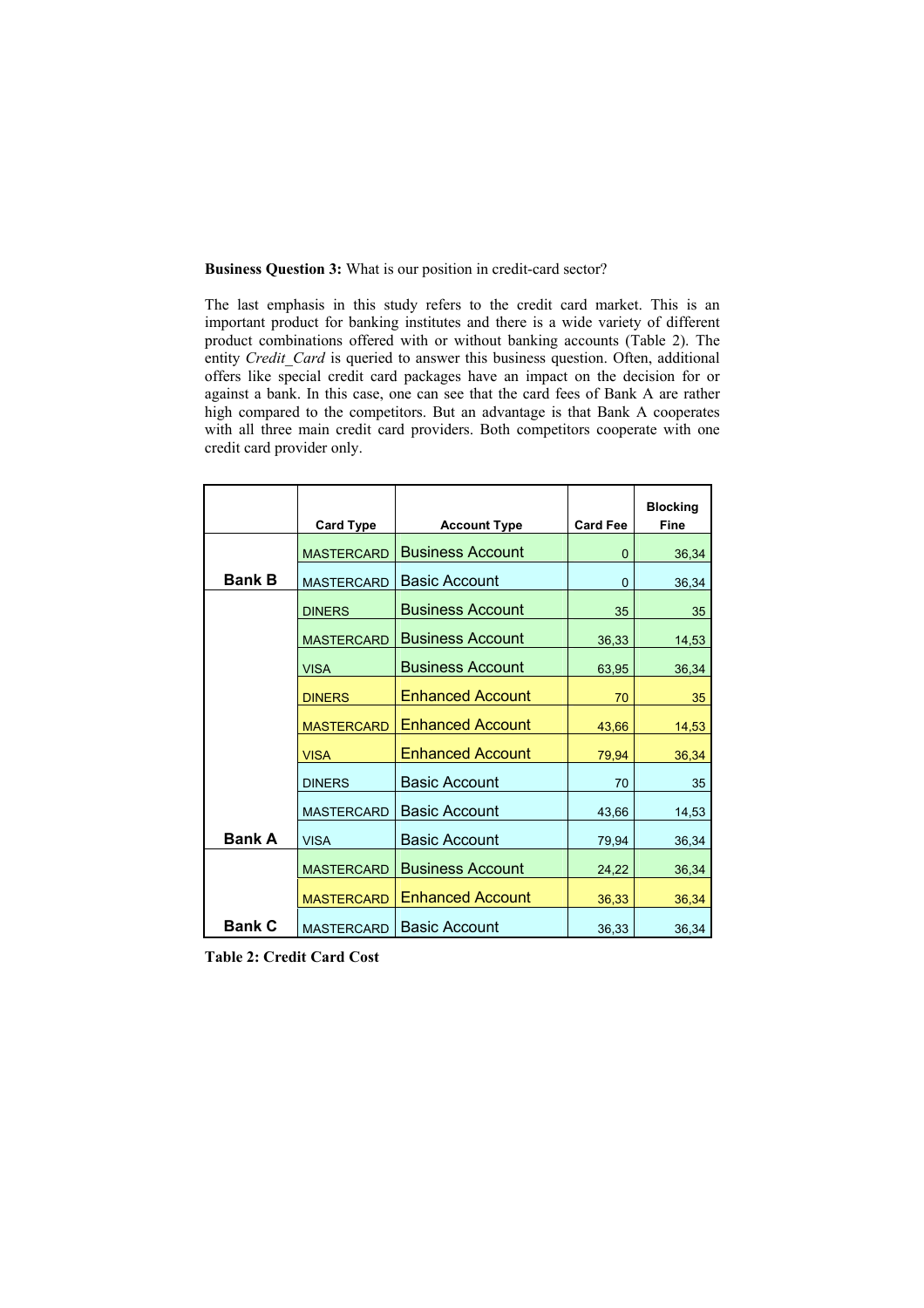### **6 Related Work**

The integration of external data into the data warehouse has received little coverage in the literature. The main focus of related literature is on data extraction and transformation. A semi-automatic transformation approach for the integration of Web data into a data warehouse has been proposed by Zhu, Bornhoevd and Buchmann (2001). In this approach Web data is integrated based on an object model, called MIX (Metadata based Integration model for data X-change). The MIX model represents data together with a description of their underlying interpretation context, and uses domain-specific ontologies to enable an interpretation of the available data and metadata. The authors compare the structure of MIX objects and data warehouse tables, designed as star schema to identify semantic correspondences between them. These correspondences are explicitly described as mapping rules, based on which the transformation can be accomplished automatically via tree restructuring. The focus of the work conducted by Zhu, Bornhoevd and Buchmann is on the extraction and transformation of Web data. Our focal point is complementary. In our work data extraction and transformation is covered by a commercial tool, called LIXTO. We integrate company-external data in order to present innovative ways to balance performance measures and extend the performance measurement capabilities of a data warehouse. A case study in a commercial environment has not been conducted by Zhu, Bornhoevd and Buchmann (2001).

Criteria for evaluating Web sites to be used as input in Web warehousing (integrating data extracted from the web into data warehouses) have been presented by Zhu and Buchmann (2002). The authors identified 12 criteria and grouped them into three categories: source stability, data quality, and applicationspecific or contextual requirements. Based on these criteria, four Multi-Criteria Decision Making (MCDM) methods have been applied to evaluate and screen Web sources. These selection criteria could be integrated into our research work, in order to raise the quality of performance measures.

Vrdoljak, Banek and Rizzi (2003) propose a semi-automated methodology for designing Web warehouses from XML sources modelled by XML Schemas. In the proposed methodology, a design is carried out by first creating a schema graph, then navigating its arcs in order to derive a correct multidimensional representation. Relevance is given to the problem of detecting shared hierarchies and convergence of dependencies, and of modelling many-to-many relationships. The approach is implemented in a prototype that reads an XML Schema and produces as output the logical schema of the warehouse. In a previous work Golfarelli, Rizzi, and Vrdoljak (2001) proposed a semiautomatic approach for building the conceptual schema for a data mart starting from the DTDs describing the XML sources. Again, our focus is complementary. We do not address data extraction or transformation; we focus on modern performance measurement.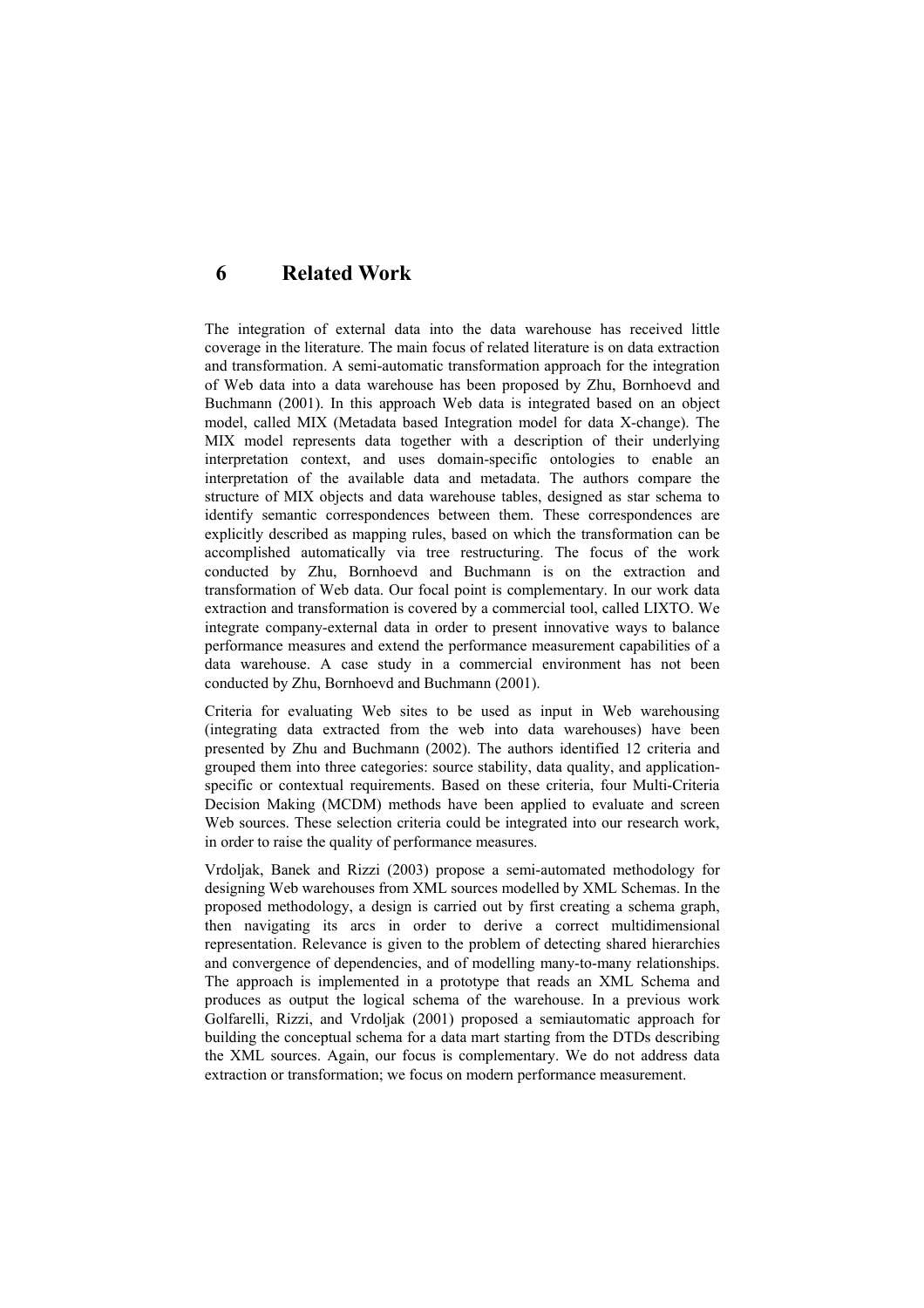## **7 Conclusion**

A data warehouse that facilitates modern performance measurement is supposed to provide information on the performance of the company and its environment. In order to move towards these requirements, we have extended a data warehouse by the integration of company-external data from competitors' Web sources.

A feasibility study has been implemented in the banking sector and can be seen as a proof of concept of this approach in a commercial environment. The analysis examples of the extended data warehouse provide an added value to the bank and show that company-external data extend the analysis capabilities of a data warehouse in general. The focus on financial measures and on a narrow set of business questions is a limitation of the feasibility study. However, the need for integrating company-external data into the data warehouse has been demonstrated. Further work will address this limitation and extend the data warehouse with nontraditional performance measures.

Lixto, a commercial tool has been utilised to access and integrate Web data into the data warehouse of the online bank. Lixto offers a user-friendly interface that facilitates to conveniently generate wrappers and transformations. An adjustment of a generated wrapper is only required when the layout of the Web page accessed changes dramatically. In the banking sector, we have experienced stable Web pages that are updated regularly. This is a basic requirement for setting up wrapper technology. Nowadays, there is plenty of data available on the Web that can be extracted for performance measurement purposes. All banks have Web pages that provide detailed data on their products. Additionally, there are Websites e.g. the Yahoo Banking Center that compare products of different banks on a daily basis. Our feasibility study has provided evidence that wrapper technology in general, and Lixto in particular is well-suited for extracting data from company-external Web sources in order to integrate the data into the data warehouse. Furthermore, the approach and technical realisation of this study are ready to be applied in an operational data warehouse environment.

### **8 Acknowledgement**

We would like to thank Lixto Software GmbH (www.lixto.com) for providing a free software licence and for their active support during our case study.

This research has been funded by the Austrian Federal Ministry for Education, Science, and Culture, and the European Social Fund (ESF) under grant 31.963/46- VII/9/2002.